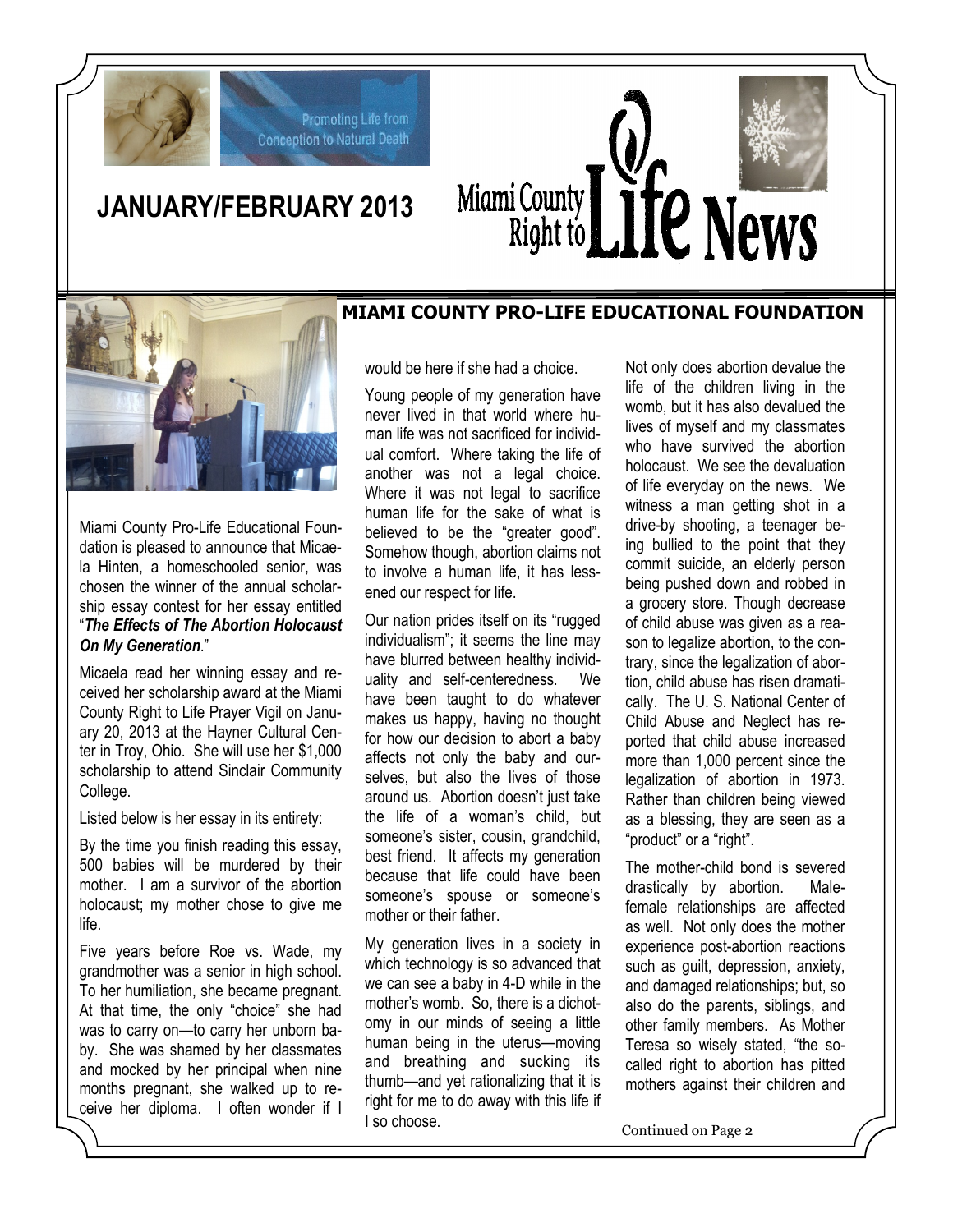Continued from Page 1

women against men. It has sown violence and discord at the heart of the most intimate human relationships." In addition, if a woman who has had an abortion decides to have children later in her life, she most likely will find it extremely hard.

To connect with her children because of the guilt of previously having an abortion. In addition to the many publicized physical effects of abortion, there are many immeasurable psychological side effects. The effects of emotional turmoil resulting from an abortion procedure will leak out into all relationships touching that woman's life, including yours and mine.

We have been handed down the idea that sex outside of marriage is all right as long as it's "protected" sex, but abortion offers the excuse to have unsafe sex. Growing up during the abortion holocaust has taken away from the natural consequences of accepting responsibilities for our actions. It has deprived us from doing that hard but right thing—thereby growing stronger in character as an individual. Because abortion is waiting in the wings, we can conduct our sex lives without much thought to responsibility because if we were to get pregnant, we could always abort safely and easily—and all with society's support.

We have grown up with the accepted mindset that new life in the womb is a baby—unless it is inconvenient. Then it is demoted to a "fetus" and expelled from human society. We have had whispered in our ear that the unborn are less than human, and therefore, less worthy of life. We have been taught a lie. Hopefully, we do not believe it.

My society is a disposable society. When we're done with a water bottle, we throw it away. If we don't desire our food, it goes in the trash. If we don't want something, rather than recycle it, we get rid of it. Now, we see the same thing happening with children. Sex outside of marriage is such a common circumstance today because there is a lack of commitment. If things get difficult in a relationship, instead of working through things and trying to fix it, people just give up on each other. If a woman becomes pregnant at the "wrong time, if she

can't afford it, or if she does not want that responsibility, disposal of the child is now an option. Not only are material things thrown away, but so is the sanctity of human life.

In all honesty, I cannot know the complete impact that the abortion holocaust has had on my generation because over one third of my generation is missing. One third of the children of my generation were aborted by their mother. That number is a doctor who could have found the cure for cancer, another Mother Teresa who would have given love and a home to thousands of orphans, a leader who could have united our world. That means that over 50 million potential citizens each year are robbed of the chance to make a difference in our world — differences that we will never know.



We would also like to thank the *CCD students from St*. *Patrick in Troy* for all the baby items they collected and donated to MCRTL

The mothers and their babies, as well as MCRTL, appreciated your thoughtfulness.



A sincere *Thank You* to *Troy Christian Elementary School* whose students filled five pak–nplays with baby items during their Pro-Life Chapel. MCRTL was the recipient of 1/3 of the donations. We received diapers, bottles, toys, new clothing, blankets, two brand new car seats and many other items. Our Center's moms are very grateful, along with their babies, to receive these gifts. Earlier in the day, the students lined the street holding pro-life signs and then went into school for chapel to pray for the end to abortion. Way to go TCE!

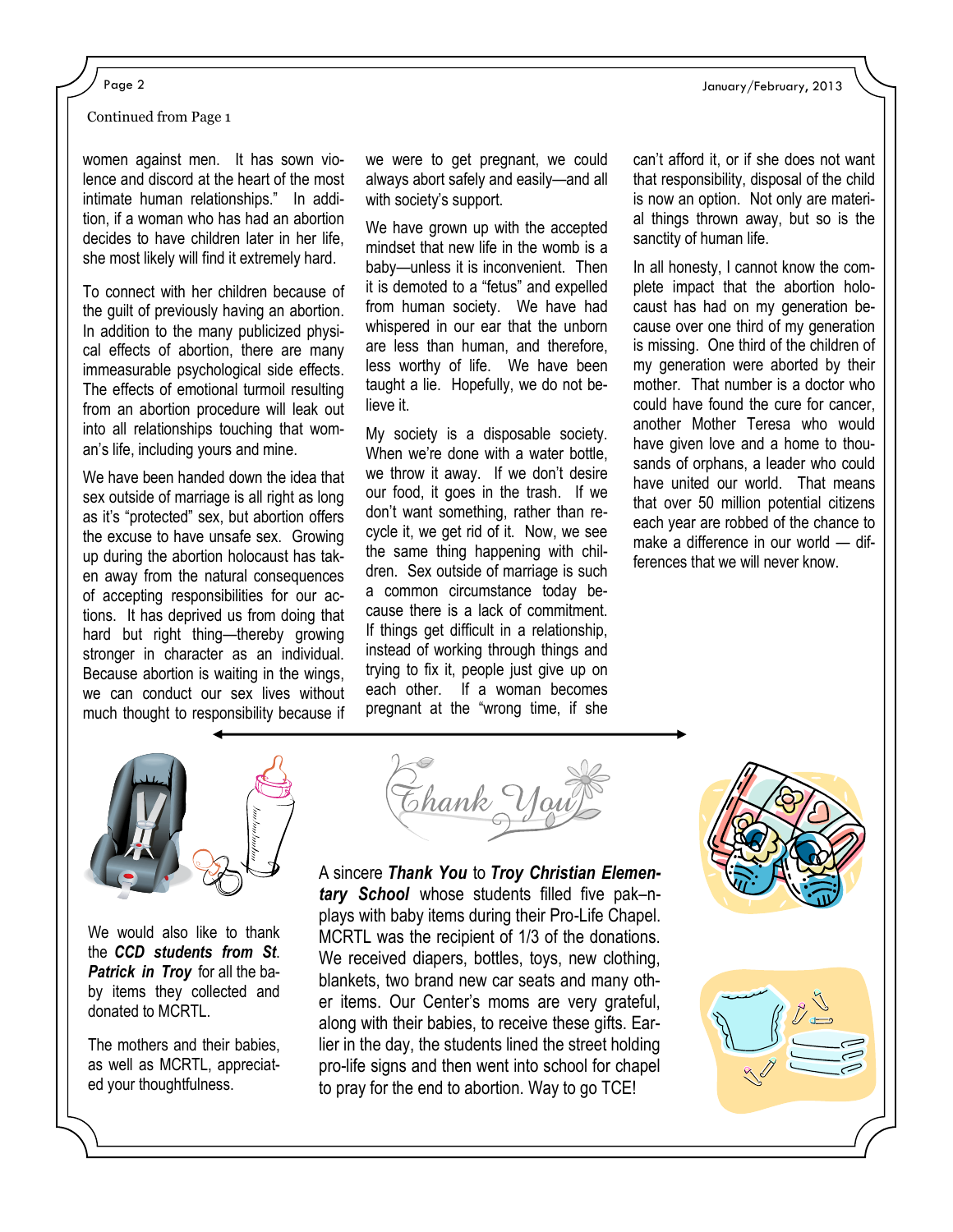Page 3 January/February, 2013

### **2012 — A YEAR IN REVIEW**

years, 2012 held many successes.

The number of Ohio abortions decreased from 28,123 in 2010 to 24,764 in 2011.

babies killed each week.

to our Help Center with 2,973 packages of diapers, 422 cans of formula, 441 jars or boxes of baby food, 1,442 bags of baby clothes, 47 crib mattresses and various other items. Screening Committee. Thanks to all those that donated, provided grant funds or contributed to our fundraisers. A huge thank you to all our Office Thanks to all as we continue to work for the Sanctity of all Volunteers!

Laura Schulze also did a great job with our new website: [www.miamicountyrighttolife.org.](http://www.miamicountyrighttolife.org) She is also starting a *Healthy Moms – Healthy Babies Educational Program* in 2013*.*

Although we have a Pro-Abortion President for another four The Ohio General Assembly was the most pro-life legislature Miami County numbers decreased from 120 to 107. Still, two 20 weeks when the child can live outside the womb (except in Ohio's history enacting seven pro-life measures since Jan., 2011. The Late-Term Abortion Ban was signed into law on July 20, 2011. Until then, abortion was legal in Ohio through all nine months. This new law bans abortion beginning after when the mother's life is in danger).

Locally, we were able to provide aid to over 2,000 client visits Governor Kasich also appointed ORTL's President, Mike Gonidakis to the State Medical Board and appointed ORTL's Chairman, Marshal Pitchford to the Ohio Supreme Court

Human life.

*David Enneking, President, Miami County Right to Life* 

|                                 | Miami County Center for Life, 305 East Main St. Troy, Ohio                                                                          | Miami County Pro-Life Educational Foundation (501C-3), P.O. Box 583, Troy, 45373<br>937-335-LIFE |        |
|---------------------------------|-------------------------------------------------------------------------------------------------------------------------------------|--------------------------------------------------------------------------------------------------|--------|
| Name:                           |                                                                                                                                     |                                                                                                  |        |
| Address:                        |                                                                                                                                     |                                                                                                  | L<br>U |
| <b>Telephone Numbers:</b>       |                                                                                                                                     |                                                                                                  |        |
| <b>Email Address</b>            |                                                                                                                                     |                                                                                                  |        |
|                                 | Please check your areas of interest.                                                                                                |                                                                                                  |        |
| Send me the Newsletter          |                                                                                                                                     | Sign me up as a member<br>\$15/couple<br>\$10/person,<br>Dues:                                   |        |
|                                 | Meetings held the third Monday of the month at 7:00 at Troy Hayner Cultural Center                                                  |                                                                                                  |        |
| Office Volunteer:               | Help sort items:<br><b>Assist clients:</b><br>Fix cribs / other items<br>Buy Cribs and Mattresses for Distribution to those in need | Purchase / Sort Diapers<br>Mow Lawn<br>Garden / Flower Beds                                      |        |
| <b>Teach Parenting Classes:</b> |                                                                                                                                     | <b>Essay Contest for Seniors</b>                                                                 |        |
| Pray at Abortion Clinics:       |                                                                                                                                     | Support Teens to Washington DC                                                                   |        |
| Pray Vigil:                     |                                                                                                                                     | March for Life in Washington DC                                                                  |        |
| Write Letters to Politicians    |                                                                                                                                     | Life Chain in Troy                                                                               |        |
| Write Letters to the Editor:    |                                                                                                                                     | <b>Write for Grants</b>                                                                          |        |
| Speakers Bureau:                |                                                                                                                                     | Miami County Fair Booth                                                                          |        |
|                                 | Parades: Decorate Float or Ride / Walk in the Parades                                                                               |                                                                                                  |        |
| Fundraisers:                    | <b>Stawberry Festival Booths</b><br>St. Boniface Bingo<br><b>Entertainment Books</b><br>One Rose / One Life                         | <b>Bake Sales</b><br>Mothers' Day Roses<br><b>Heritage Festival Pies</b>                         |        |